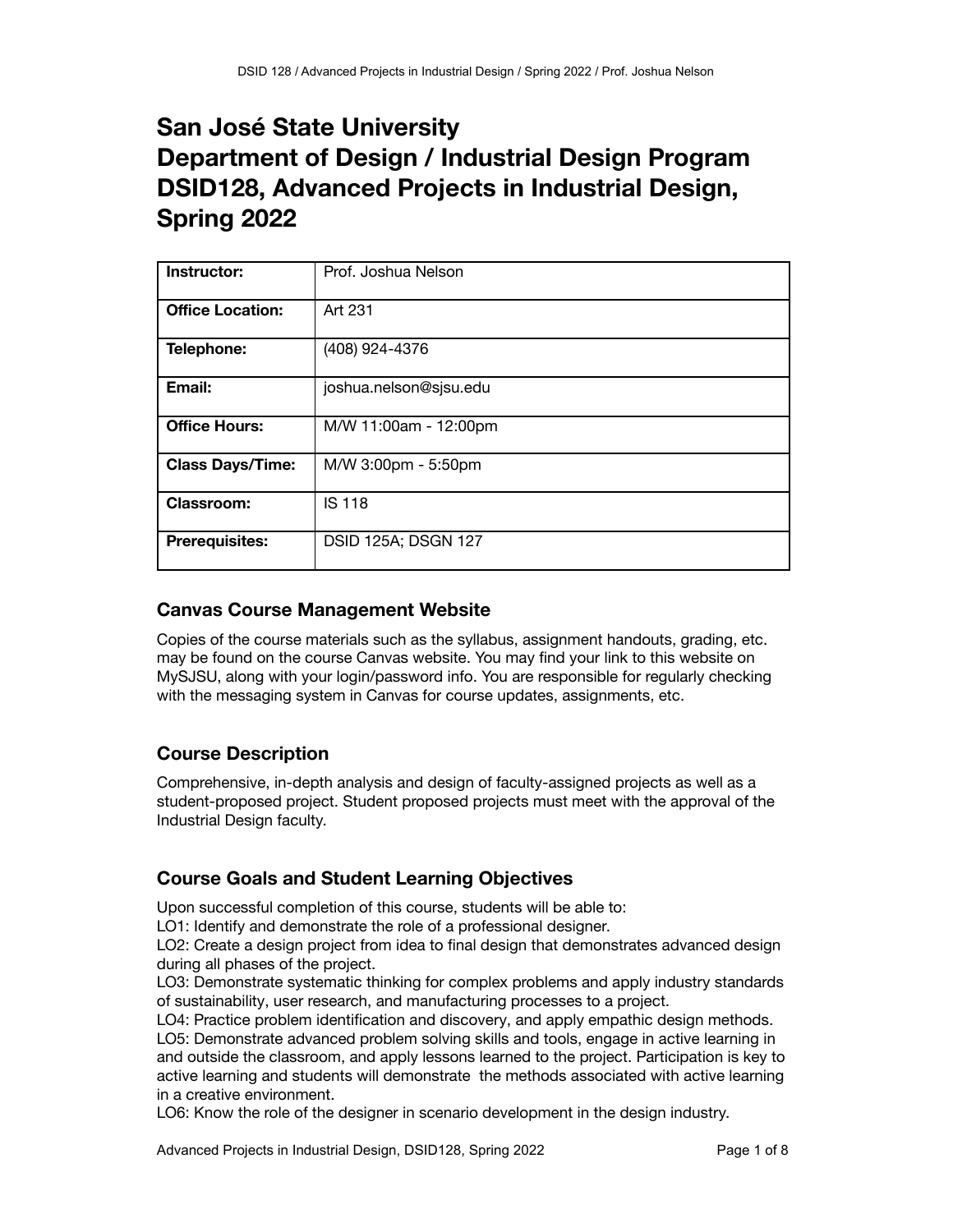LO7: Apply physical and behavioral ergonomics and human factors and successfully use scientific methods to find the most appropriate solutions.

LO8: Perform advanced critical and technical writing skills as applied to design briefs and documentation of project work.

LO10: Produce clear and compelling communication of ideas in 2D, and 3D mediums.

LO11: Apply the principles of time management through the use of scheduling tools.

LO12: Evaluate appropriate aesthetics and branding and apply to the entire design.

### **Required Texts/Readings**

#### **Required Reading List**

No required textbooks.

#### **Recommended Reading List**

There are several other books that are highly recommended for this course:

Ulrich, Karl and Eppinger, Steven; 2011; *Product Design and [Development](https://www.abebooks.com/9780073404776/Product-DesignDevelopment-5th-Edition-0073404772/plp)* (5th or 6th edition), [McGraw-Hill.](https://www.abebooks.com/9780073404776/Product-DesignDevelopment-5th-Edition-0073404772/plp)

Tim Tan, article on design and aesthetics, PDF (available in Canvas)

Hanington, B., Martin, B., *Universal Methods of Design: 100 Ways to Research Complex Problems, Develop Innovative Ideas, and Design Effective Solutions*. Rockport Publishers, Beverly, MA, 2012. ISBN 978-1592537563

Boradkar, P. *Designing Things: A Critical Introduction to the Culture of Objects*. Berg Publishers, New York, 2010. ISBN 978-1-84520-426-6

Buchanan, R. *The Designed World: Images, Objects, Environments*. Berg Publishers, New York, 2010. ISBN 978-1-84788-586-9

Caplan, R. By Design. *Why There Are No Locks On the Bathroom Doors In The Hotel Louis XIV And Other Object Lessons*. Fairchild Publications, New York, 2005. ISBN 1-56367-349-5

Fukasawa, Naoto. Naoto Fukasawa. Phaidon Press, 2007. ISBN 978-0714845869. Laurel, B. *Design Research: Methods and Perspectives*. MIT, Cambridge, 2003. ISBN 0-262-12263-4

Richardson, A. *Innovation X: Why a Company's Toughest Problems Are Its Greatest Advantage*. Jossey-Bass, San Francisco, 2010. ISBN 978-0-470-48219-3

Rogers, E. *Diffusion of Innovations*. Free Press, New York, 2003. Sennett, R. The Craftsman. Yale University Press, New Haven, 2008. ISBN 978-0- 300-11909-1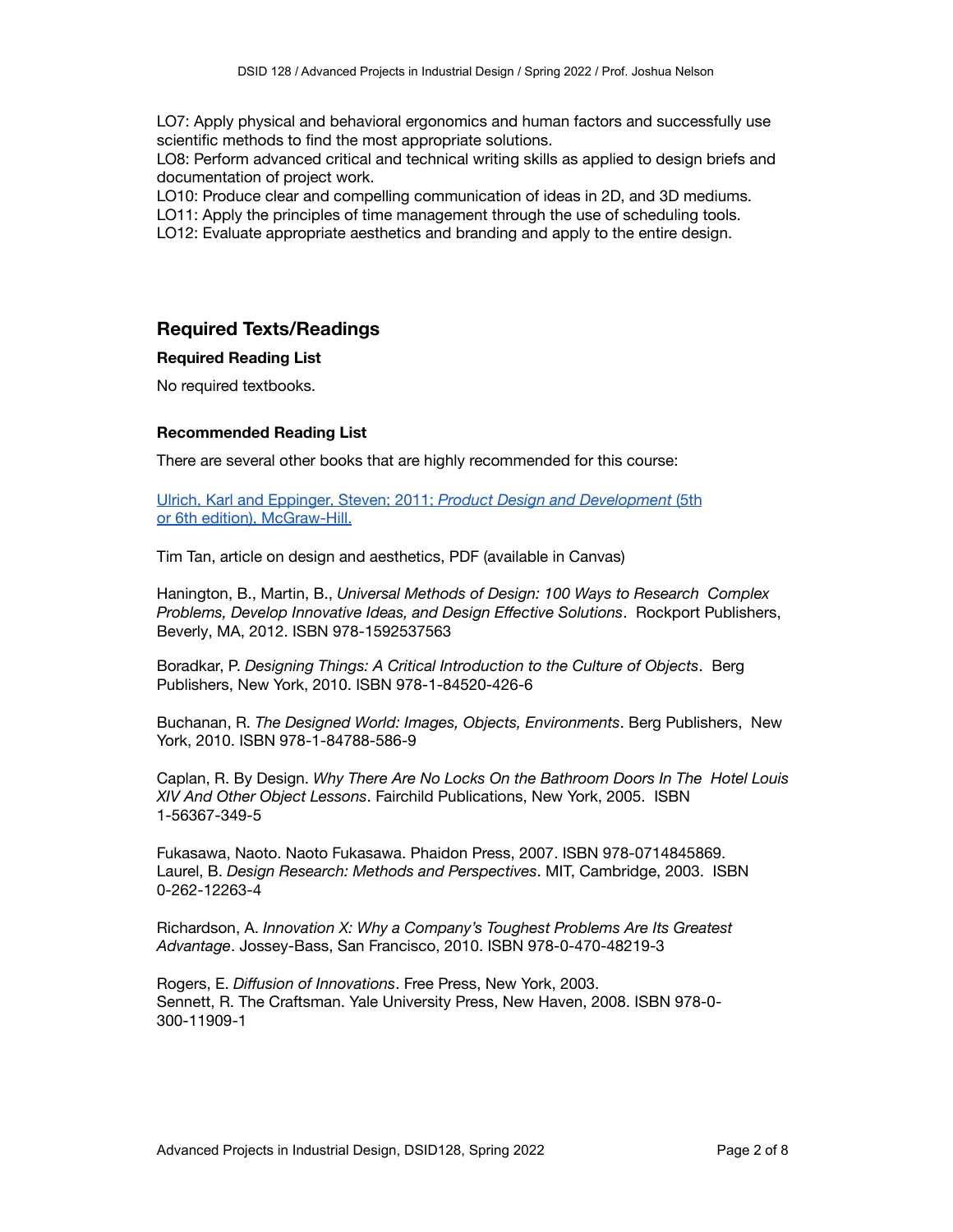# **Equipment and Material Requirements**

There will be additional tools and materials required to complete the course assignments. Past examples of tools have included respirators, files, saws, foam carving tools and other hand tools that students utilize in model making (approx \$300). Many of these would have been purchased in previous courses but you should budget at least \$200 in case you find yourself needing additional tools.

#### **Prototyping materials include:**

There will be additional tools and materials required to complete the course assignments. This has, in the past, cost students from \$500 to as high as \$800 depending on the scale and complexity of a student's final design direction. Due to this variation, we suggest that you budget towards the higher amounts to be safe. Prototyping materials are difficult to calculate as this course generates student projects that vary widely in scale and complexity. Some of the materials you should expect to purchase include:

1) Urethane modeling foam (\$160-\$320)

http://www.mcmaster.com/ - [standard-urethane-foam-sheets/=inzoq8](http://www.mcmaster.com/#standard-urethane-foam-sheets/=inzoq8)

- 2) Modulan foam
- 3) Sandpaper (100, 150, 220 and 400 grit approx.\$100)
- 4) Body filler and spot putty (Evercoat or Bondo approx. \$40)
- 5) Paint and primer (we recommend Duplicolor brand paints approx.\$100)
- 6) Foamcore or Cardboard (\$30)
- 7) Medium Density fiberboard (\$50)
- 8) Wood, if needed (\$100)
- 9) Sheets, rods and/or tubes of Plastic, if needed (\$150)

#### **Shop Test**

The Department of Design requires that Industrial Design students attend and pass the shop safety orientation at least once each year. You are responsible for viewing the shop safety test video on your own in preparation to take the test:

[http://www.sjsu.edu/atn/services/webcasting/events/shopysafety.html.](http://www.sjsu.edu/atn/services/webcasting/events/shopysafety.html) If you need to take the shop safety test, please make arrangements with the instructor to schedule a date to do so. That will be the only date that you will be able to take the shop test for this course so make sure you have studied up and paid your shop test fee at the bursar's office before that date. You must provide proof of enrollment and the original receipt from the bursar's office that you have paid the required \$20 shop fee to fund #62089 prior to taking the test.

# **Library Liaison**

Gareth Scott, Liaison Librarian for Design Department Email: gareth.scott@sjsu.edu

# **Classroom Protocol**

Active participation in class activities is a significant factor in a student's success in the Industrial Design program. Active learning facilitates mental growth, skill enhancement, creates a lifelong learner and improves the goals of becoming a good designer. Students are expected to be on time to class and when a class critique is planned, work is to be displayed on the table at the center of the room by 10 minutes after the official start of the class period. Be ready to start the critique by 15 minutes after the class officially starts.

Advanced Projects in Industrial Design, DSID128, Spring 2022 Page 3 of 8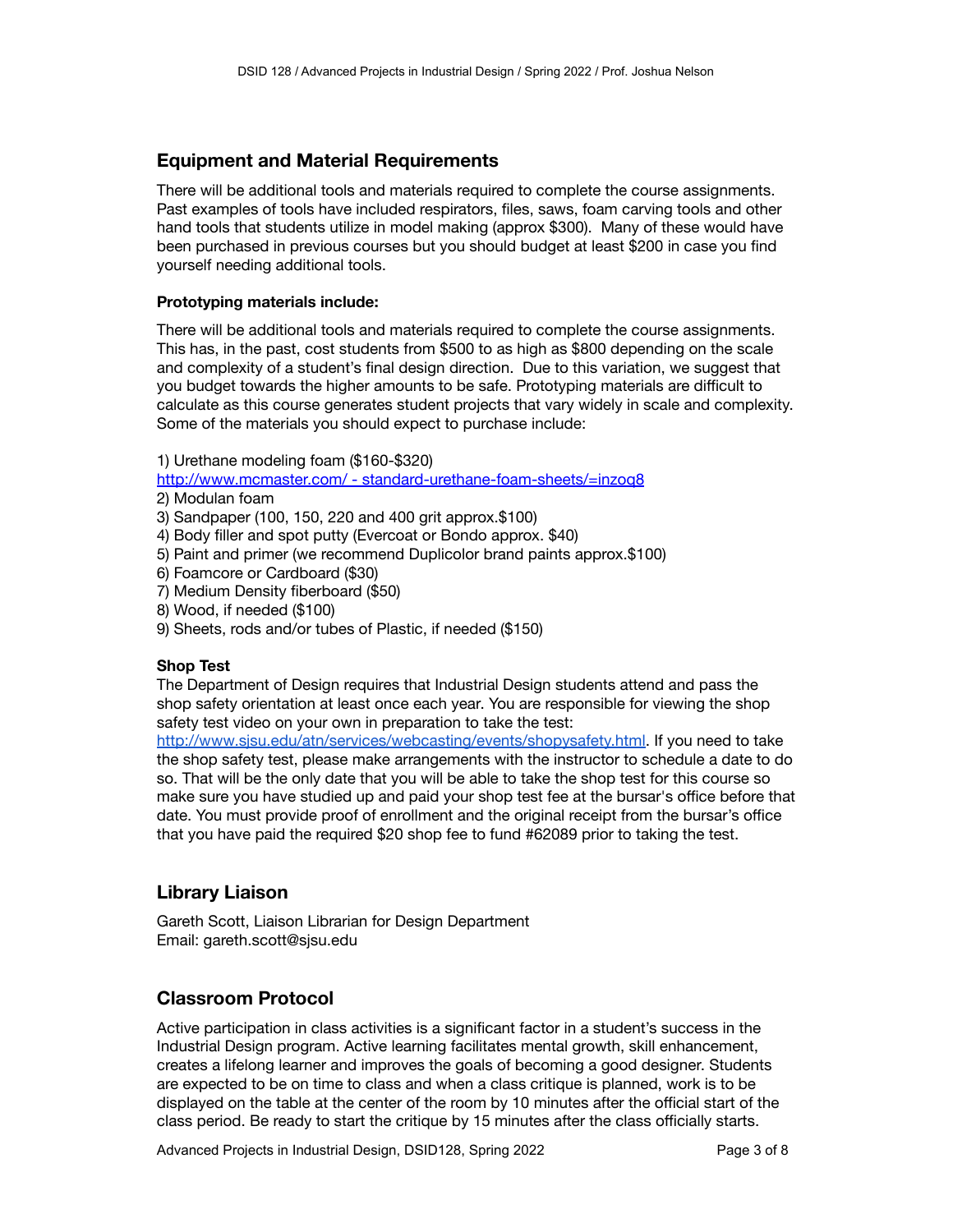Students are to be respectful of the professor and their peers and any disruptive activities in the classroom will result in the student being asked to leave the class. Arriving late to class without prior arrangement and approval from the professor is considered disruptive. If the student cannot be in the classroom by the start of class, please do not interrupt the class in session by entering the classroom. If a student encounters any problems that inhibit their ability to participate in the class, please provide as much advance notice as possible to the instructor so that he/she may respond and inform the student in a timely manner. Students are expected to leave the classroom in a clean condition at the end of each class meeting so that the next class has an organized, clean room waiting for them.

Cell phones, organizers, laptops are also disruptive and inconsiderate to your classmates and instructors. *Phones are NOT permitted in this class* and you will be asked to turn off and surrender your phone at the start of each class. If you disrupt or withdraw from class activities due to your inability to silence your devices, it will count against the participation portion of your final grade. If personal issues (family, medical, etc) require you to leave your phone on, you may do so by making arrangements with the instructor in advance. With this in mind, your instructor may need to answer his phone during class due to professional demands or university business but will try to keep this to a minimum during the semester.

#### **Missed or Late Homework:**

All assignments are due on time. No late work is accepted. Extra credit is not possible in this course as the workload is significant enough. All work turned in late will receive an automatic 40% deduction in grading. If you have an excusable reason for turning in an assignment late or missing a class, please contact the professor as soon as possible before the class begins. The professor will work with you to develop an approved plan to turn in late work and still get full credit. Feedback on approved late work can be obtained during the professor's office hours.

# **Assignments and Grading Policy**

Students will be engaged in demos, discussions and critiques during class meeting times and they will be assessed on engagement in those activities in their Participation grade (LO5). Students will have homework assignments to do outside of class (up to 12 hours per week) that include reading, writing, research and concept development assignments as required by the course assignments (LO 1-6). You will be required to turn in your final project on the final presentation date (LO 7-12). The assigned final will be the turning in of your project process book (LO 1-12). Grading will follow the standard SJSU A-F system.

A+, A, A- / 100+ - 91% / Excellent B+, B, B- / 90 – 81% / Above Average C+, C, C- / 80-71% / Average D / 70-61% / Below Average F / Below 61% / Failure

Grading is weighted as follows:

| Participation: | 15% |
|----------------|-----|
| Milestone 1:   | 15% |
| Milestone 2:   | 15% |
| Milestone 3:   | 15% |
| Milestone 4:   | 25% |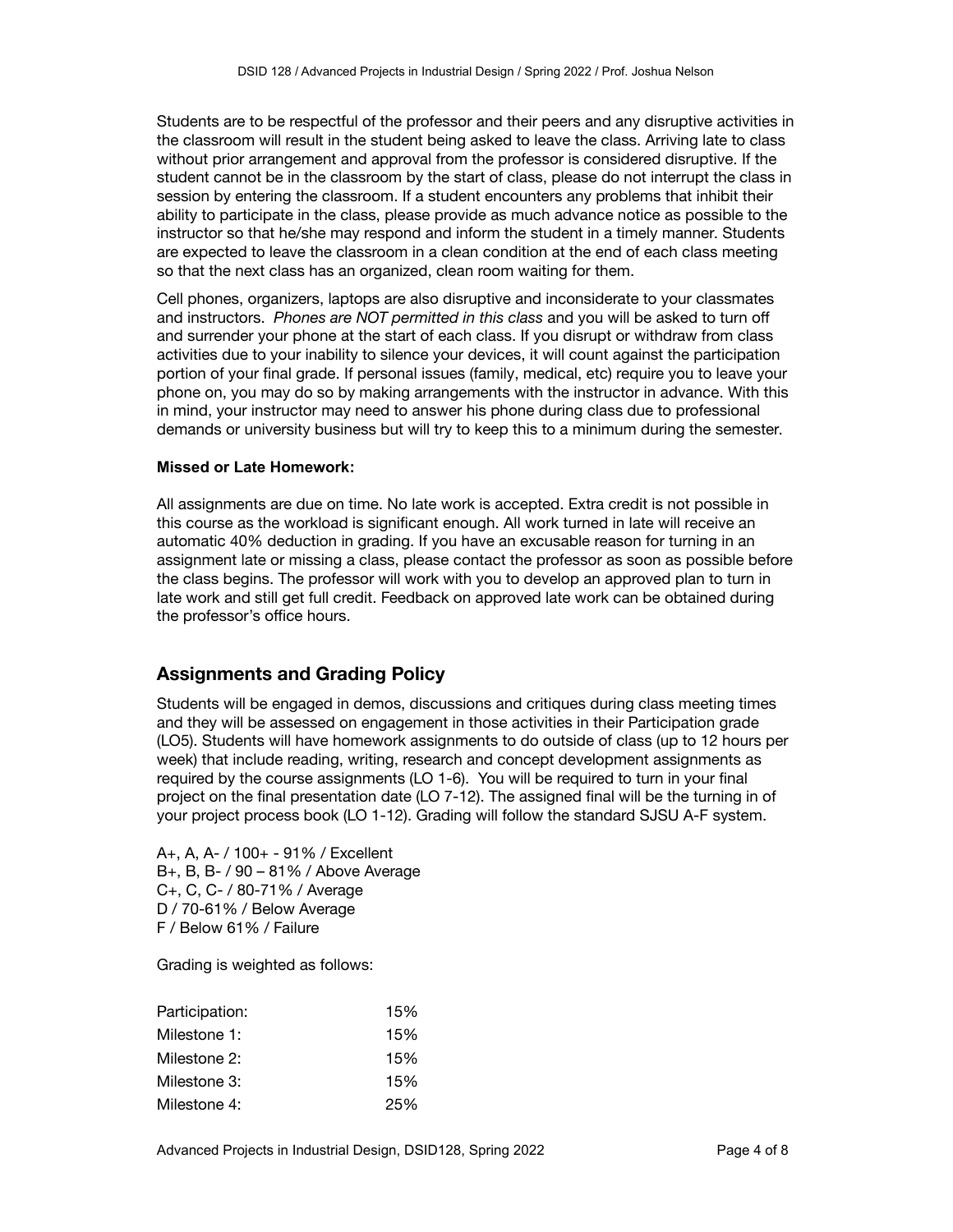Final: 15%

Course credit is achieved with a grade of D- or higher, however low grades will represent likely challenges in your professional development.

The Participation grade in this course will be assessed through your engagement in work/practice sessions, class discussions, critique, and exhibiting life-long learning skills during class.

Success in this course is based on the expectation that students will spend, for each unit of credit, a minimum of 45 hours over the length of the course (normally three hours per unit per week) for instruction, preparation/studying, or course related activities, including but not limited to internships, labs, and clinical practica. Other course structures will have equivalent workload expectations as described in the syllabus.

# **University Policies**

SJSU's Office of Graduate and Undergraduate Programs maintains university-wide policy information relevant to all courses, such as academic integrity, accommodations, etc. You may find all syllabus related University Policies and resources information listed on [GUP's](http://www.sjsu.edu/gup/syllabusinfo/) Syllabus [Information](http://www.sjsu.edu/gup/syllabusinfo/) Web Page at http://www.sjsu.edu/gup/syllabusinfo/.

# **DSID 128 / Advanced Projects in Industrial Design, Spring 2022 Course Schedule**

*Schedule is subject to change with fair notice (one week) in class or via notice on Canvas.*

| <b>Week</b>    | <b>Date</b> | <b>Topics, Readings, Assignments, Deadlines</b>                                                                     |
|----------------|-------------|---------------------------------------------------------------------------------------------------------------------|
| 1              | 1/26        | Review of syllabus, course content, assignment structure,<br>course expectations and assignments; what-if/big ideas |
|                |             | M1 Review 1                                                                                                         |
|                |             | <b>Assignment: M1 Presentation</b>                                                                                  |
| $\overline{2}$ | 1/31        | <b>Definition Phase</b>                                                                                             |
|                |             | M1 Review 2                                                                                                         |
|                | 2/2         | M1 Review 2                                                                                                         |
| 3              | 2/7         | <b>Due: M1 Presentation</b>                                                                                         |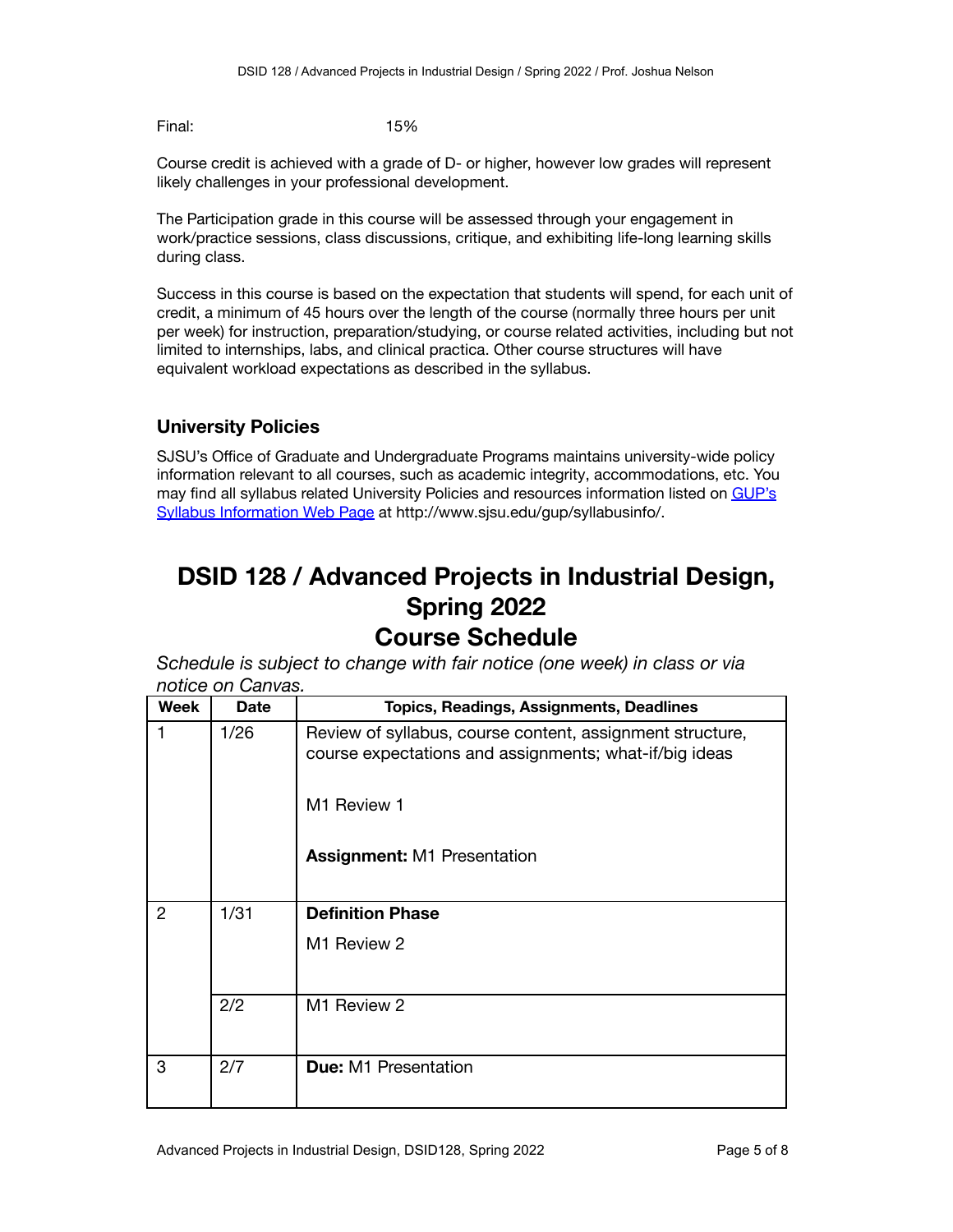|                |      | <b>Exploration Phase</b>                                                                 |
|----------------|------|------------------------------------------------------------------------------------------|
|                |      | Exploring problems & solutions, divergent design: creating<br>choices                    |
|                |      | <b>Assignment: M2 Presentation</b>                                                       |
|                | 2/9  | <b>Due: M1 Presentation</b>                                                              |
|                |      | <b>Exploration Phase</b>                                                                 |
|                |      | Exploring problems & solutions, divergent design: creating<br>choices; what-if/big ideas |
|                |      | <b>Assignment: M2 Presentation</b>                                                       |
| 4              | 2/14 | M2 Review 1                                                                              |
|                | 2/16 | M2 Review 1                                                                              |
| 5              | 2/21 | M <sub>2</sub> Review 2                                                                  |
|                | 2/23 | M2 Review 2                                                                              |
| 6              | 2/28 | M2 Review 3                                                                              |
|                | 3/2  | M2 Review 3                                                                              |
| $\overline{7}$ | 3/7  | <b>Due: M2 Presentation</b>                                                              |
|                |      | Convergent design: making choices                                                        |
|                |      | <b>Assignment: M3 Presentation</b>                                                       |
|                | 3/9  | Due: M2 Presentation                                                                     |
|                |      | Convergent design: making choices                                                        |
|                |      | <b>Assignment: M3 Presentation</b>                                                       |
| 8              | 3/14 | <b>Refinement Phase</b>                                                                  |
|                |      | M3 Review 1                                                                              |
|                |      |                                                                                          |